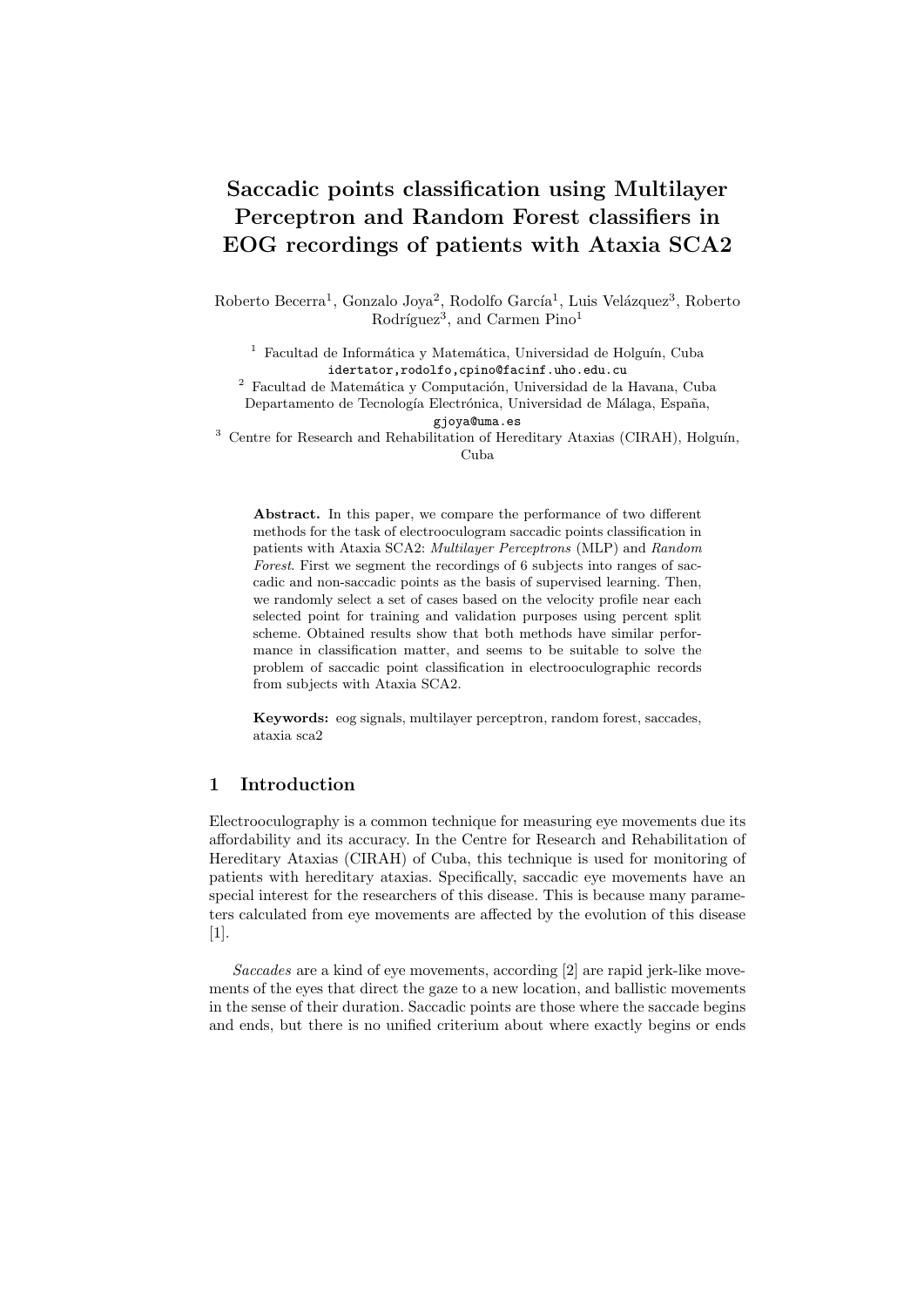a saccade. Currently the identification of these points is performed by manual means by experts in the area or automatically by computational algorithms.

Identification by manual means have drawbacks such as the subjectivity introduced by the expert which makes the points selection. This subjectivity generates variability between the identification performed by various of these experts. In the case of signals recorded to sick subjects, the difficulties of manual identification rises due the presence of noises and conditions inherent of the disease.

The way of detecting saccadic points by computational methods is very varied and somehow formalized by the taxonomy of Salvucci-Goldberg [3]. Among the methods described by the taxonomy the most common ones are those based on velocity thresholds. These methods have as main drawback that for subjects affected severely by neurological diseases such as Ataxia SCA2, the identification of saccadic points is very inaccurate. Besides there is no consensus in the literature about what value should take the velocity threshold used by these methods. There is a serious lack of research about the other methods proposed in the taxonomy, but presumably there is a notable difference in the results yielded by them and those yielded by velocity thresholds based methods.

From saccadic points and the corresponding signal channel, is possible to calculate saccadic features such as maximum velocity, latency, duration and the amplitude. These features have proven to be useful in the research of many neurological diseases due the contrast of the behaviour of these features between patients and healtly individuals, as well as between patients of different diseases. For instance, saccadic velocity is significantly slower in subjects with SCA2 than in control subjects or subjects with other ataxias like SCA1 or SCA3 [4]. Also, the calculation of these features supports drug clinical trials and other kind of efforts to improve living conditions of subjects suffering this disease [1].

Latency, duration and amplitude are features very susceptible to the position of the saccadic points. So, the variability obtained by the methods currently employed have a negative impact on the utility of final data. On the other hand, the variability caused by the currently employed methods has a negative consequence on the interpretation of these features by experts, leading to misdiagnosis.

Form this considerations, new methods have to be explored to solve the problem of identification of saccadic points. Here we propose two methods based on computational intelligence, capable of learning from a set of examples. Machine Learning, specifically the supervised learning is a branch of Artificial Intelligence often used to solve classification problems. Also these techniques are used in the task of classifying EOG signal patterns [5–7]. In this paper we apply two different techniques of supervised learning to attack the problem of the saccadic and non-saccadic point classification in subjects with Ataxia SCA2, and analize their performance. We aim to obtain results with high accuracy without the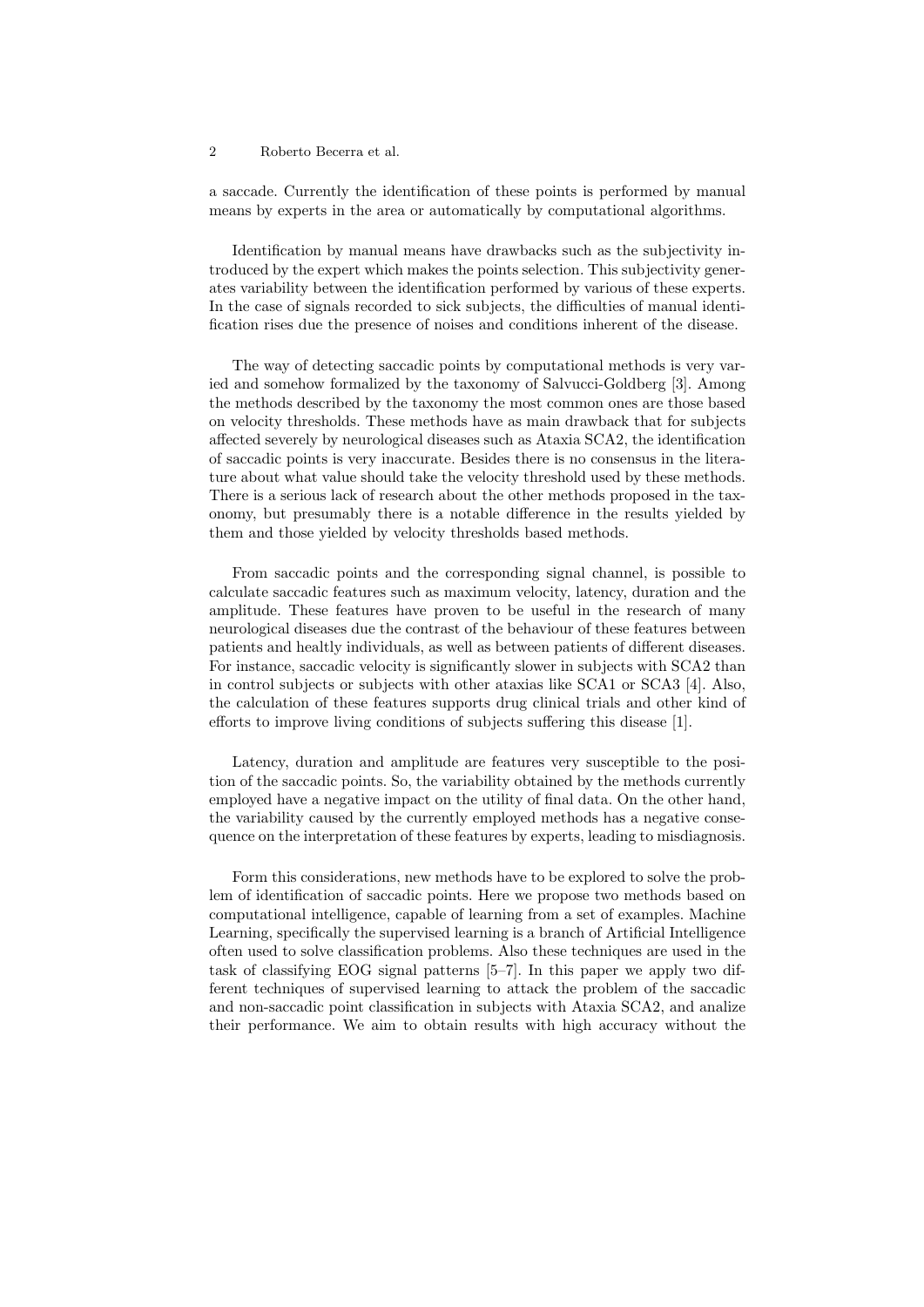drawbacks present in traditional identification mechanisms.

The rest of this paper is organized as follows: In section 2 we describe the designed experiments and available data. Section 3 is devoted to analize and comment the results. Finally, section 4 summarizes the main conclusions and future work lines.

# 2 Material and Methods

An experiment was designed to apply two machine learning techniques: Multilayer Perceptron (MLP) and Random Forest, to clasify a velocity saccadic pattern dataset. The experiment was separated in several stages as shown in Figure 1. The work performed in each stage is described more deeply in the followings sections.



Fig. 1. Experiment main flow. Each stage are separated in a sequence of ordered steps.

In summary, each stage describes:

- Stage I: Provide a set of cases that will conform the population used by the next stage. This population is builded based of EOG segmented data (saccadic or non-saccadic) created in this stage.
- Stage II: Selection of training and validation data taking into account to balance the most typical cases.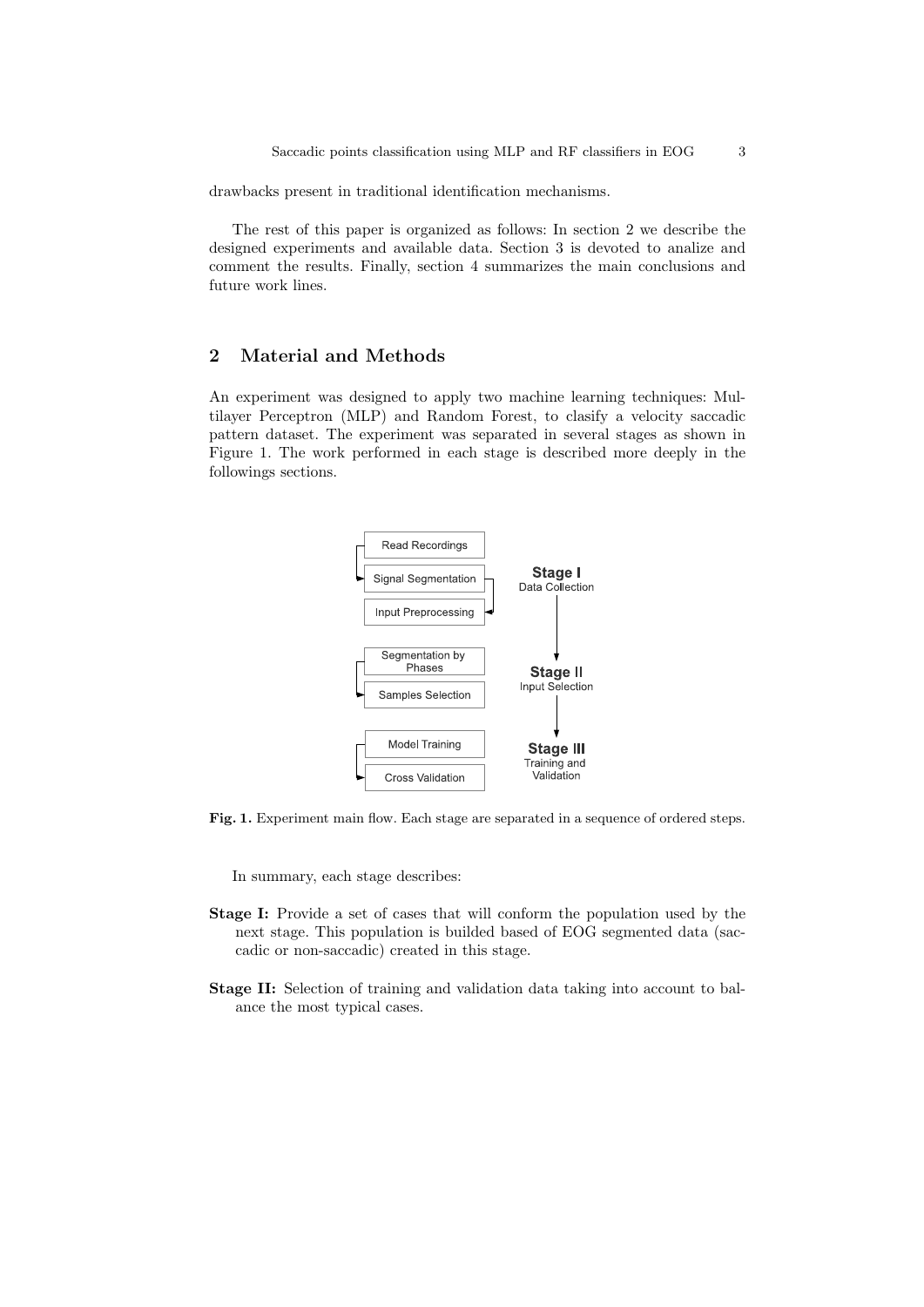- 4 Roberto Becerra et al.
- Stage III: Training and validation of both classifiers, using percentage split scheme to separate training data and validation data.

#### 2.1 Data Collection

The data was recorded using the Otoscreen electronystamograph at a sampling rate of 204.8 Hz with a bandwith of 0.02 to 70 Hz (analogic filtering). Specifically, 60 degrees saccadic signals were selected due to it's difference between healthy and sick subjects. Researchers from the Centre of Research and Rehabilitation of Hereditary Ataxias (CIRAH in spanish) provide us about 30 records of sick subjects, many of them in very bad shape. After the analysis of these records, only six of them meets good quality requirements to train classifiers.

For signal segmentation purposes, a desktop application was developed capable to mark different types of segments as shown in Figure 2.



Fig. 2. Signal editor main window. Pink segments mean fixations, gray segments mean noise and red segments mean saccades.

All the programming was done in Python language using NumPy and SciPy open source libraries for numerical calulations, and PySide Qt bindings for graphical user interface. The application uses python-eog for reading and writing the data managed by the user interface, developed by the authors too.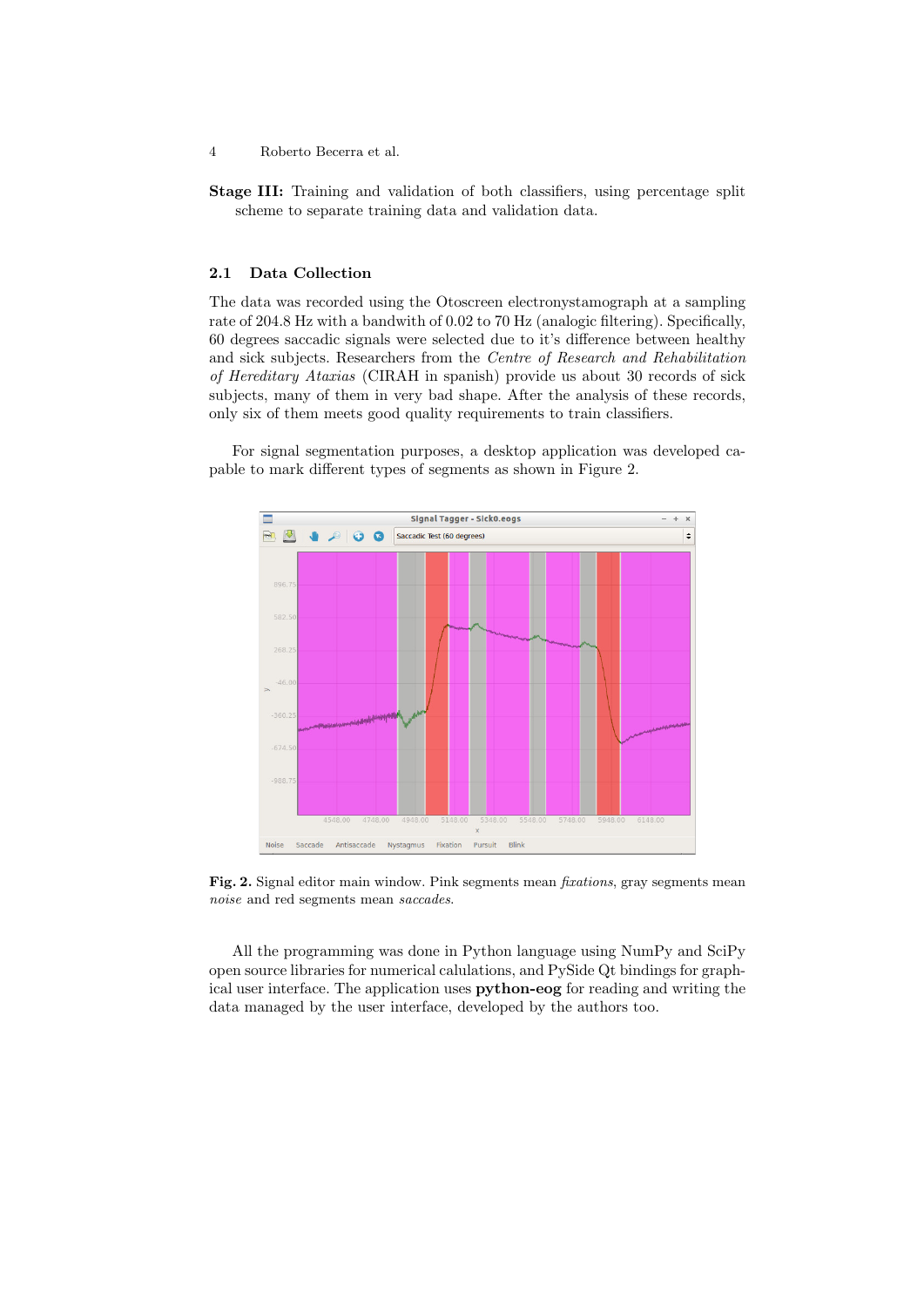Even when the application is capable to tag many ocular events, in selected test only saccades, fixations and noise are relevant. For practical reasons we only need to discriminate saccades and non-saccades, thus, our task becomes a binary classification problem.

Many classical algorithms used to detect saccadic eye movements use a velocity threshold to set the initial and ending points of a single saccade. Even when they not agreed in a threshold value, there is a consensus about that the main criterion is the velocity. Thus, it seems reasonable to think that the pattern of velocities preceding and after a certain point in the signal determines if they are inside or outside of a certain event as shown in Figure 3.



Fig. 3. a) Time signal of a sample saccade, b) Time signal of a sample fixation, c) Velocity profile of a), d) Velocity profile of b).

The idea for input variables of a single case, was get the pattern of velocities before and after the target point, in a window fashion way. To build the cases population, an sliding window runs through each tagged point in selected records, using this tag as the classification class. If this tag is a saccade we mark the sample as a saccadic point, if the tag is fixation or noise we mark the sample as non-saccadic point.

Filtering is, very often, the preprocessing part of signal analysis. For velocity profile calculations the input signal is first filtered using a median filter with a window size of 53.71 ms. After filtering, the velocity profile is calculated using a central difference by eight points method, which has proven to be adequate to signal sampled by 200 Hz [8]. Finally, new filtering is carried out to eliminate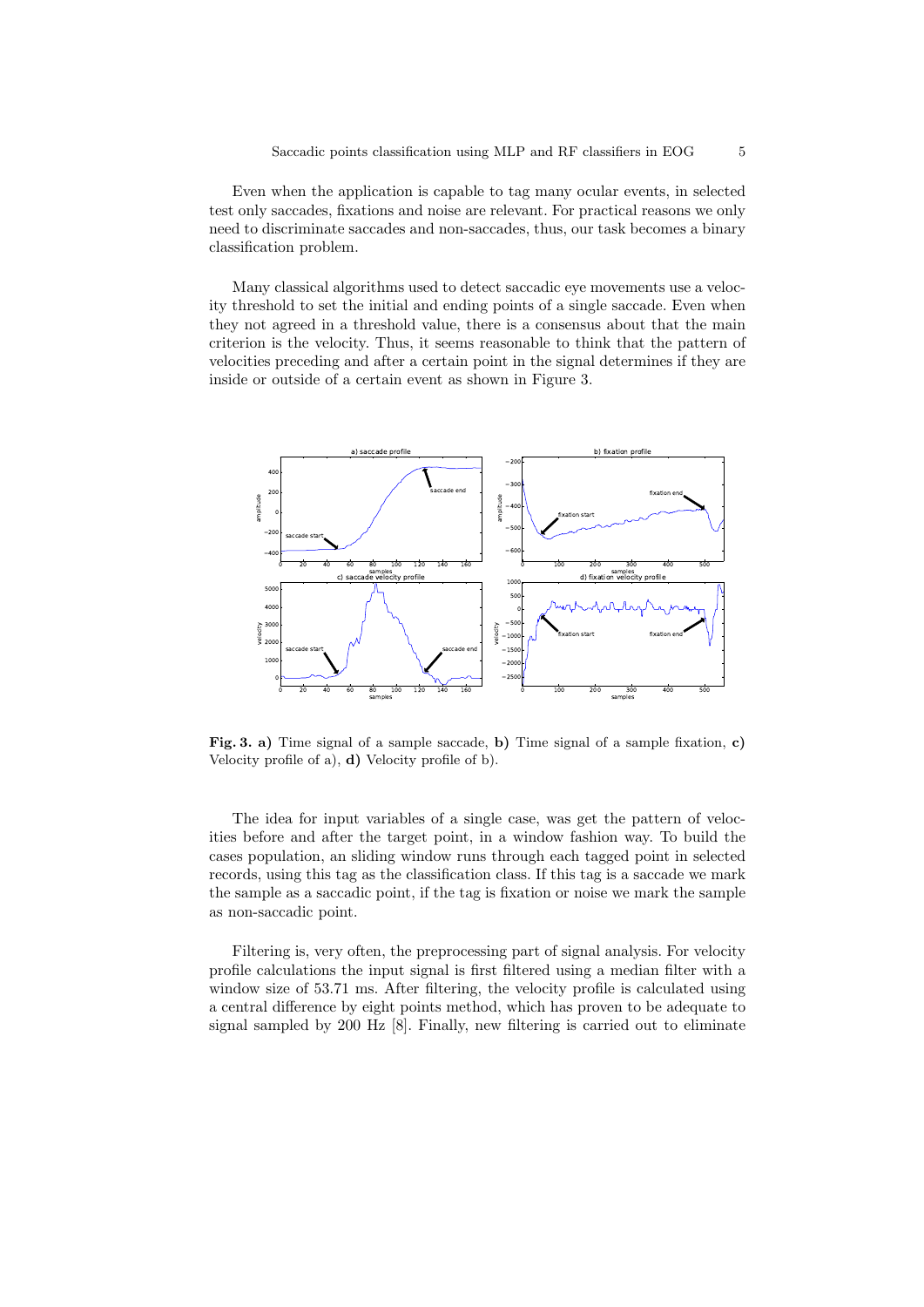differentiation noise.

This aggresive filtering is posible because we are interested only in the relationship between the samples in velocity profile, not the waveform itself.

### 2.2 Input Selection

Once gathered instances population, we proceed to select the samples used for training and validation purposes. Is very important to provide a balanced set of input cases to the classifier in order to achieve better classification performance.

First, the number of cases used for training and validation process selected was 5000. The first half of them was devoted to saccade points and the another half to non saccadic points. The set of non-saccadic points was divided in fixation and noise ponits in equal proportions.



Fig. 4. Example of windows of points at beginning, middle and ending of an event. Red range means a window of a point at beginning of the saccade in a) and fixation in b). Green range means a window of a point at middle of the saccade in a) and fixation in b). Magenta range means a window of a point at ending of the saccade in a) and fixation in b).

In Figure 4 is showed how different points belonging to the same saccade have a significative different window of velocities. That's mean that a point at beginning of the saccade usually have different window pattern than a point at the end of the saccade.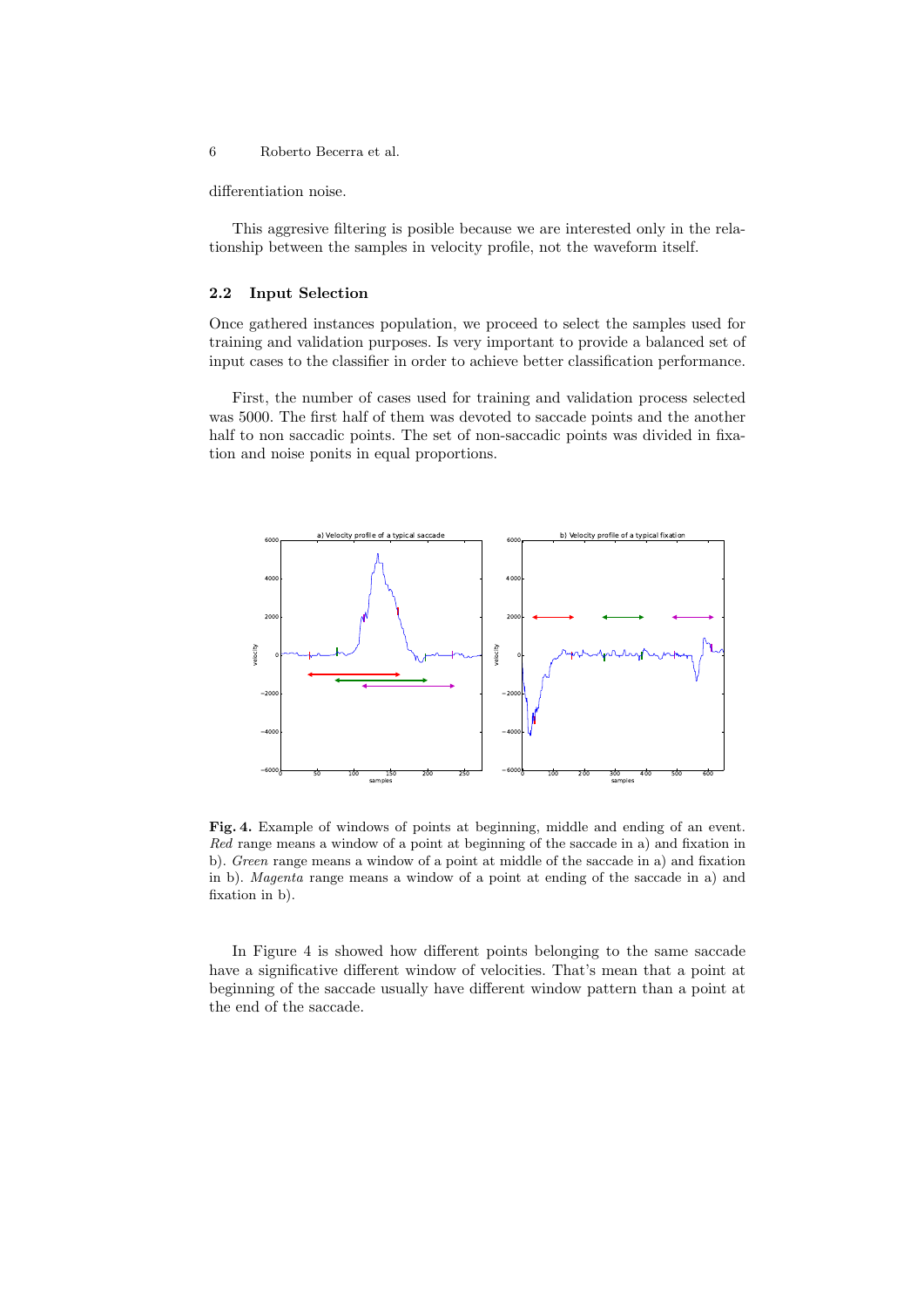To get even more balanced set of data, was selected the same proportion of beginning, middle and end points of each class. As results of this input selection strategy, the samples count per class lays out in Table 1.

Table 1. Distribution of input samples per zone in the event and per event itself

|        |      | Saccade Non-Saccade   |      | Total |
|--------|------|-----------------------|------|-------|
|        |      | <b>Fixation Noise</b> |      |       |
| Start  | 833  | 417                   | 417  | 1667  |
| Middle | 834  | 416                   | 416  | 1666  |
| End    | 833  | 417                   | 417  | 1667  |
| Total  | 2500 | 1250                  | 1250 | 5000  |

## 2.3 Training and Validation

Weka [9] is the software package used for training and validate the selected data.

Previous experiments carried out by the authors indicate that the optimum input features count for the MLP and RF input is of 121 components.

Multilayer Perceptron: MLPs are a kind of feedforward artificial neural network which consists in multiples layers of nodes in a directed graph, where each layer is fully connected to the next. Except for the input nodes, each node is a processing element with a nonlinear activation function.

The MLP classifier was trained with a topology of 121 nodes in input layer, 61 sigmoid nodes in the hidden layer and 1 linear node in the output layer. The network use backpropagation as training algorithm with a learning rate of 0.3 and a momentum of 0.2. 500 epochs were used to train this model.

Random Forests: RF is a ensemble of decision trees proposed by Leo Breiman[10]. The idea is based on building a forest of N decision trees, where in each trees we select M input cases in a random way using the same statistical distribution. Breiman in his paper proposes the use of Random Trees in the ensemble. In this type of trees, the split of features in each node is selected randomly from the K best splits.

Weka uses the algorithm proposed by Breiman. In our case we used the default values used in the package. This mean that our model will generate an ensemble of 10 Random Tree. For each tree the random split has 8 features.

The classification is made by the vote of each tree in the ensemble and selecting the most popular class among them.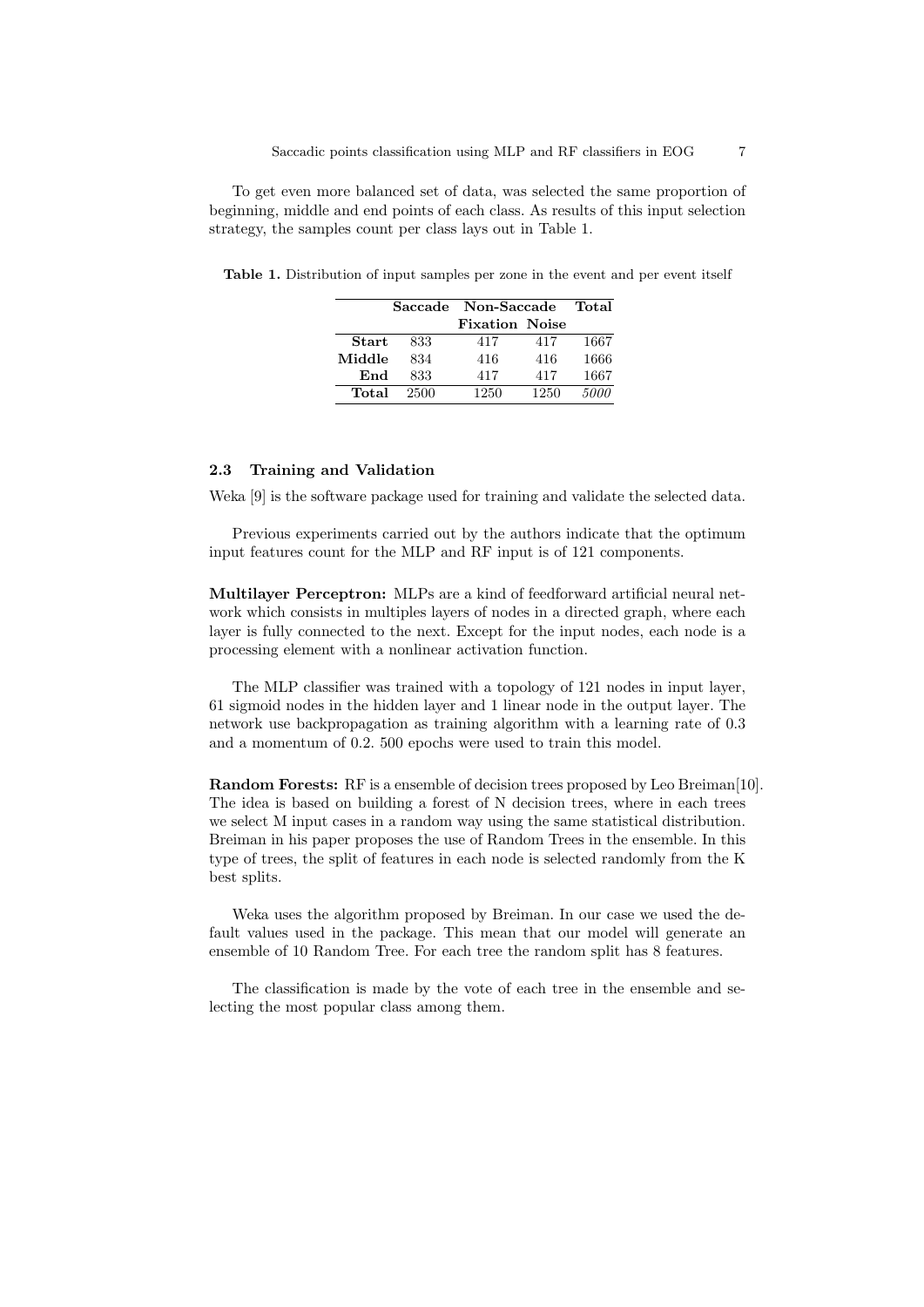The speed and accuracy of RFs make them a very good choice for problems related to computer vision. So we expect very good results from them, because the problem we are treating is in some extent a computer vision problem.

The training process uses 5000 examples distributed as shown in Table 1. The training were evaluated using cross-validation with 5 folds. Finally we test the trained model against 5000 new examples not present in training data.

## 3 Results

The validation process performed by weka states the following results:

Table 2. Validation results for both classifiers, in training and validation data. TP are True Positive cases, FP are False Positive cases, TN are True Negative cases and FN are False Negative cases.

| Classifier                                      |  | TP FP TN FN       |  |
|-------------------------------------------------|--|-------------------|--|
| MLP Training Cross-validation 2325 175 2323 177 |  |                   |  |
| MLP Real Validation                             |  | 2291 209 2318 182 |  |
| RF Training Cross-validation                    |  | 2375 125 2334 166 |  |
| RF Real Validation                              |  | 2387 113 2318 182 |  |

In Table 2 Training Cross-validation stands for the results obtained in the training process, and Real Validation stands for the results obtained in the test process (patterns not presented in the training process).

Is a common practice in comparison of several classifiers to use metrics like sensitivity, specificity and accuracy. These metrics are derived from results shown in Table 2 and describe proportions between right and wrong predicted cases.

Sensitivity yields how good the model can predict possitive examples described by equation 1, in this case saccade points.

$$
Sensitivity = \frac{TP}{FN + TP} * 100\tag{1}
$$

Specificity is the proportion on correct prediction on negative cases described by equation 2, in this case non-saccade points.

$$
Specificity = \frac{TN}{TN + FP} * 100\tag{2}
$$

Accuracy is the proportion of right predicted cases, described by equation 3.

$$
Accuracy = \frac{TN + TP}{TN + FP + FN + TP} * 100
$$
\n(3)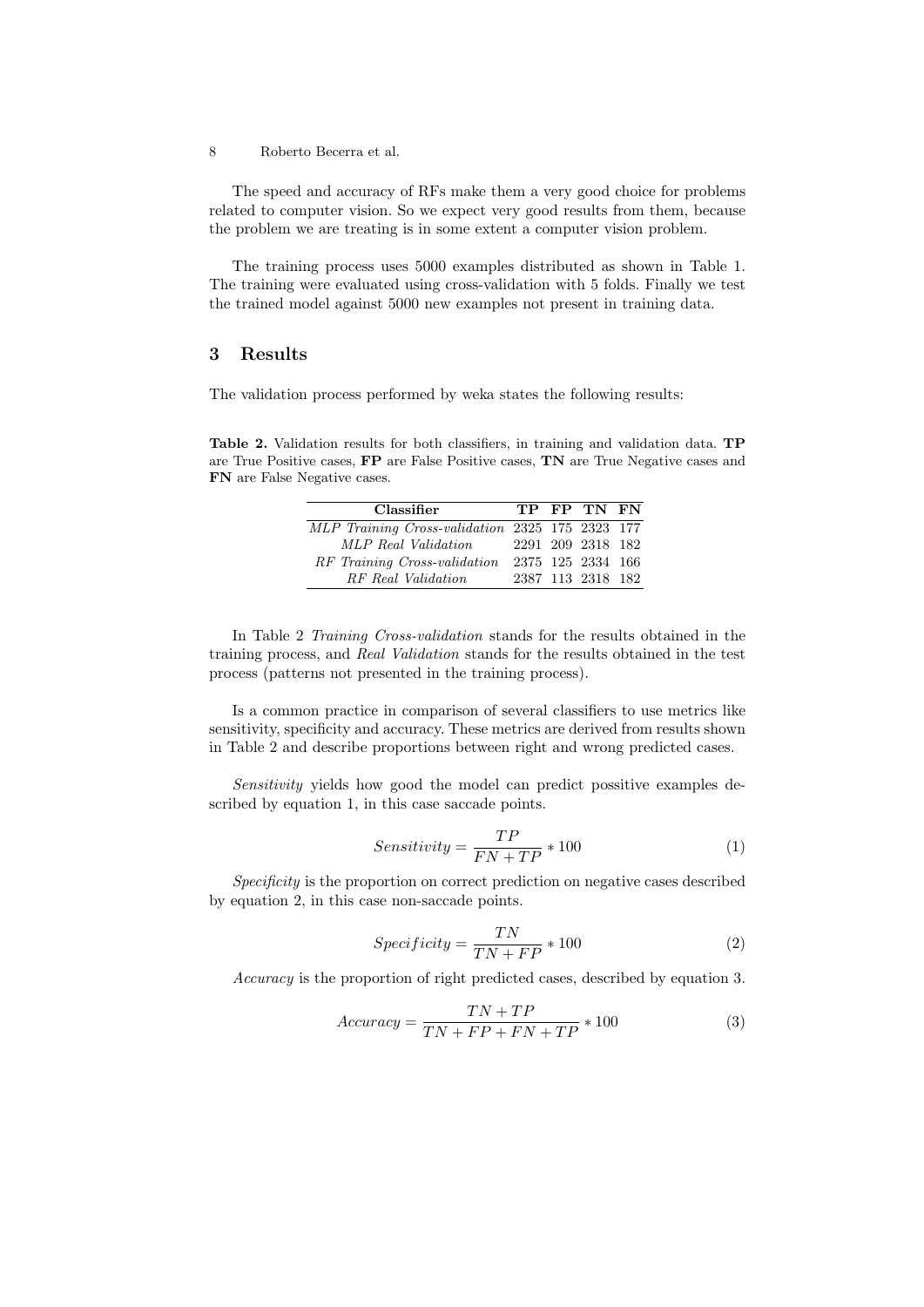Table 3 shows that both methods perform very well and very similar for the proposed task. However, these results also shows that the Random Forest performs slightly better than the Multilayer Perceptron.

Table 3. Performance metrics comparison between Multilayer Perceptron and Random Forest classifiers in training and validation data

| Classifier                           |           | Sensitivity Specificity Accuracy |           |
|--------------------------------------|-----------|----------------------------------|-----------|
| <b>MLP</b> Training Cross-validation | $92.93\%$ | $92.99\%$                        | $92.96\%$ |
| <b>MLP Real Validation</b>           | $92.64\%$ | $91.73\%$                        | $92.18\%$ |
| RF Training Cross-validation         | $93.47\%$ | $94.92\%$                        | $94.18\%$ |
| <b>RF</b> Real Validation            | $92.92\%$ | $95.35\%$                        | 94.10 %   |

# 4 Conclusions

This paper presented a comparative between two machine learning techniques (Multilayer Perceptron and Random Forest) to solve saccade and non-saccade point classification problem of EOG signals measured tosubjects with Ataxia SCA2.

The results obtained by the validation of both methods shown an accuracy above 92 percent. So, they are suitable to solve the proposed task without the drawbacks present in traditional methods. Also, this results stated a slightly better performance for Random Forest than Multilayer Perceptron.

The Random Forest classifier could be used to build a pseudo-realtime identification system due its performance in relation to training speed, and for its accuracy.

## Acknowledgements

This work has been partially supported by AECID (Spanish Agency for International Cooperation and Development, Ministry of Foreign Affairs of Government of Spain) project A2/038418/11.

## References

1. Velázquez-Pérez, L., Rodríguez-Chanfrau, J., García-Rodríguez, J., Sánchez-Cruz, G., Aguilera-Rodríguez, R., Rodríguez-Labrada, R., Rodríguez-Díaz, J., Canales-Ochoa, N., Gotay, D., Almaguer Mederos, L., Laffita Mesa, J., Porto-Verdecia, M.,